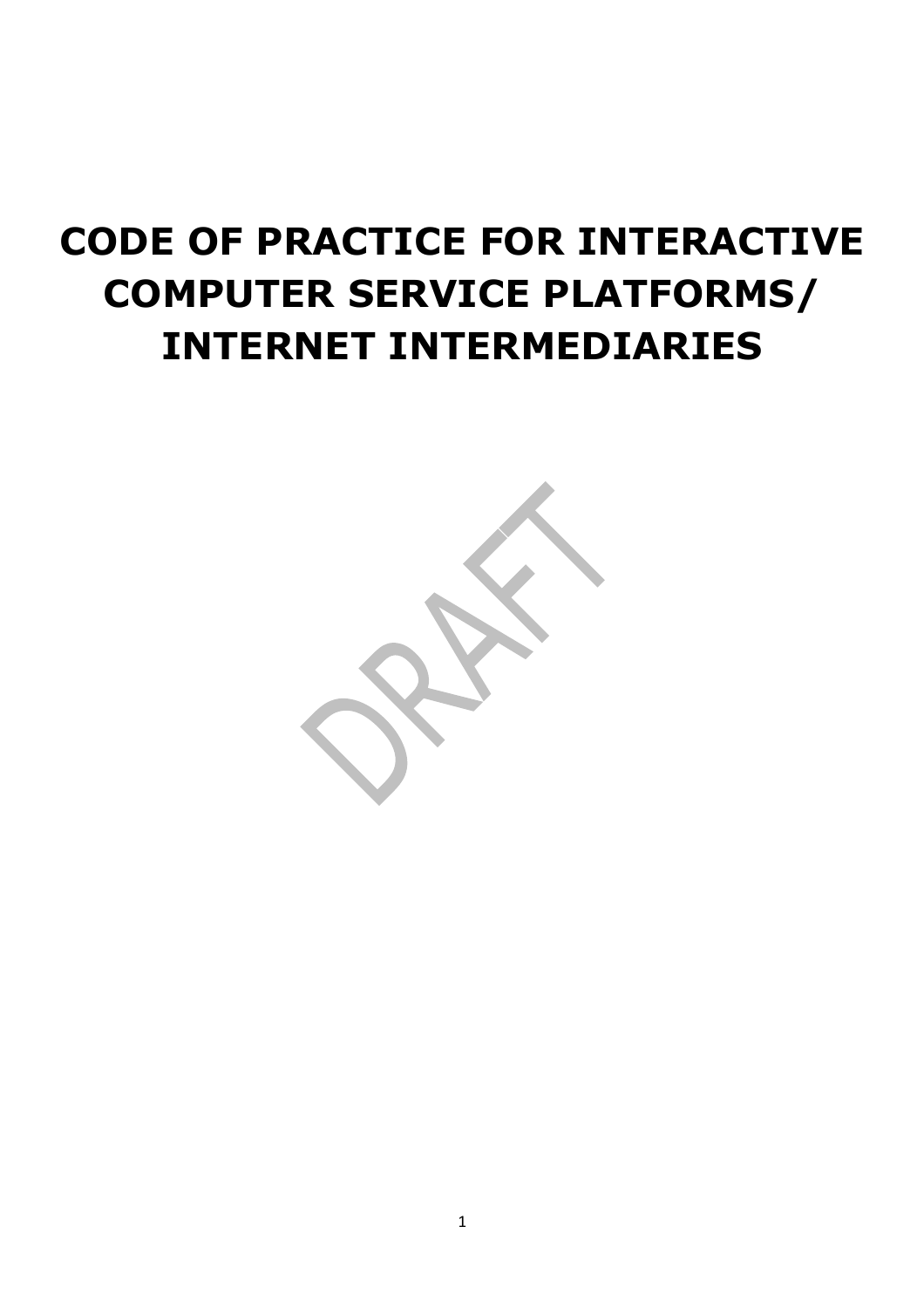# **PREAMBLE**

**WHEREAS**, the National Information Technology Development Agency (NITDA, hereinafter referred to as The Agency) is statutorily mandated by the NITDA Act of 2007 to, inter alia; Create a framework for the planning, research, development, standardisation, application, coordination, monitoring, evaluation and regulation of Information Technology practices, activities and systems in Nigeria and all matters related thereto and for that purpose, and which without detracting from the generality of the foregoing shall include providing universal access for Information Technology and systems penetration including rural, urban, unserved and under-served areas;

**RECOGNISING** that many public and private organisations are gradually moving their businesses and information services online. That the internet is transforming the way we conduct our daily activities. That children have a significant presence online without the necessary supervision. That the information technology systems have thus become a critical infrastructure in our society that must be safeguarded, regulated, and protected against online harm.

**COGNISANCE** of the importance of uninterrupted access to authentic alternative sources of information and ideas, disseminating those ideas, utilising a diverse media in a democratic society, and using the internet as a shared resource, including, in terms of facilitating progressive public debates and open confrontation that encourages Nigeria's values in society.

**CONSCIOUS** of the need to collaborate with authorised government agencies and relevant stakeholders to develop practices that will preserve and promote societal values in a democratic society and make the digital ecosystem safer for Nigerians.

**The AGENCY** hereby issues this Code of Practice and shall come into effect on the date issued by NITDA.

#### **OBJECTIVES OF THE CODE OF PRACTICE.**

The objectives of this Code of Practice are as follows:

- a. Set out best practices required of Interactive Computer Service Platforms/Internet Intermediaries.
- b. Set out best practices that will make the digital ecosystem safer for Nigerians and non-Nigerians in Nigeria.
- c. Set out measures to combat online harms such as disinformation and misinformation.
- d. Adopt and apply a co-regulatory approach towards implementation and compliance.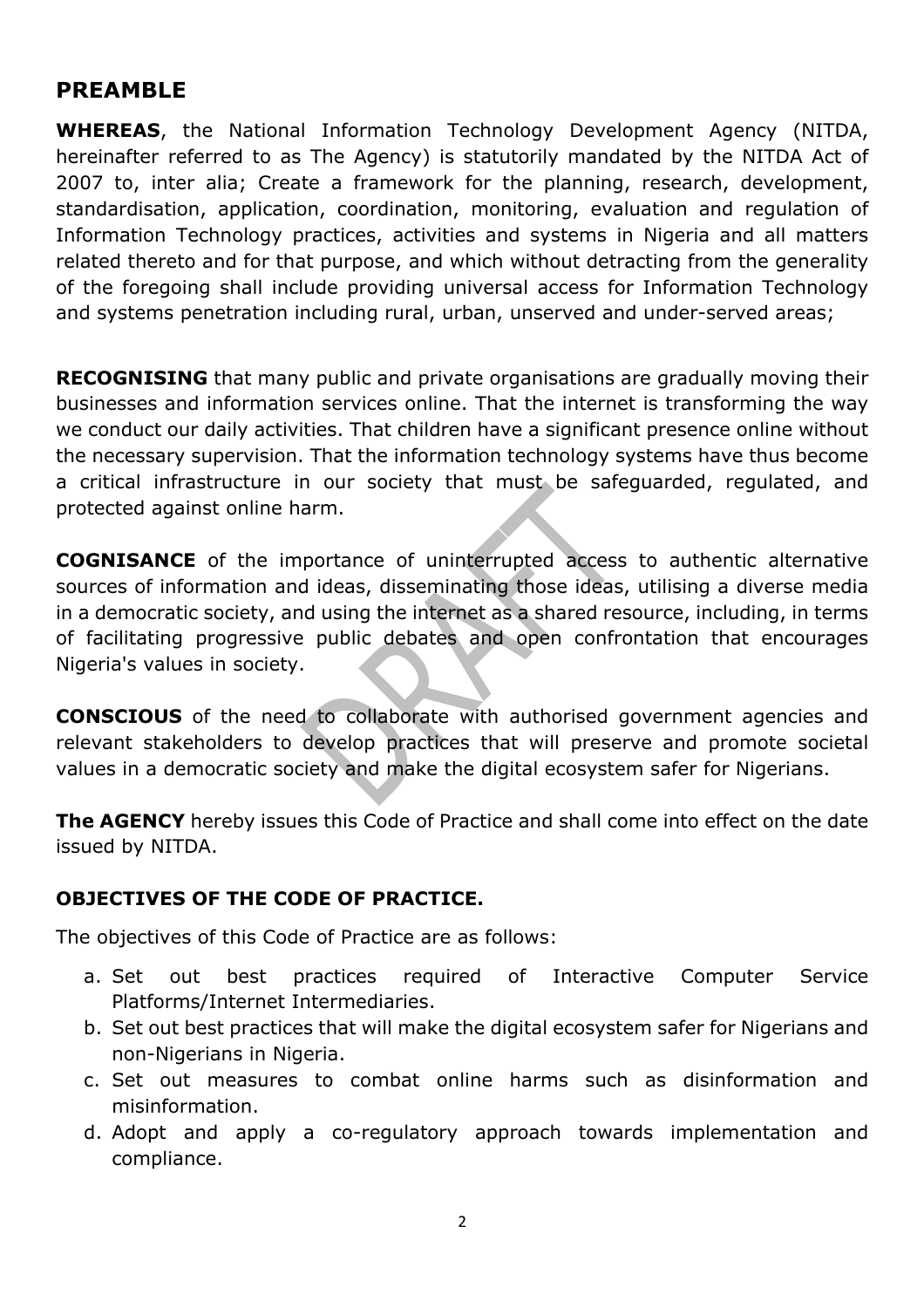#### **SCOPE AND APPLICATION**

- a. This Code of Practice applies to all Interactive Computer Service Platforms/Internet Intermediaries and their agents in Nigeria.
- b. It also serves as a guide on steps to safeguard the security and interest of Nigerians and non-Nigerians regarding activities conducted on the digital ecosystem.

#### **DEFINITION**

In this Code of Practice, unless the context otherwise requires:

"Authorised Government Agency" means the National Information Technology Development Agency (NITDA), Nigerian Communications Commission (NCC), National Broadcasting Commission (NBC), or any agency authorised by its enabling law;

"Child" means any person define as a child by Nigerian law;

"Computer Resource" means Information Technology systems and devices, networked or not.

"Content" means electronic information uploaded or broadcasted by a user and hosted or transmitted by a Platform and any record of same.

"Disinformation" means verifiably false or misleading information that, cumulatively, is created, presented, and disseminated for economic gain or to deceive the public intentionally and that may cause public harm.

"Government" means the Government of the Federal Republic of Nigeria or any person who exercises power or authority on its behalf.

"Interactive Computer Service Platforms," otherwise referred to as a Platform in this Code, means any electronic medium or site where services are provided by means of a computer resource and on-demand and where users create, upload, share, disseminate, modify, or access information, including websites that provide reviews, gaming Platform, online sites for conducting commercial transactions.

"Internet Intermediary" otherwise referred to as a Platform in this Code, include, but not limited to, social media operators, websites, blogs, media sharing websites, online discussion forums, streaming Platform, and other similar oriented intermediaries where services are either enabled or provided and transactions are conducted and where users can create, read, engage, upload, share, disseminate, modify, or access information.

"Large Service Platforms" means an Interactive Computer Service Platform/Internet Intermediary whose users are more than one hundred thousand (100, 000).

"Harmful Content" means content which is not unlawful but harmful.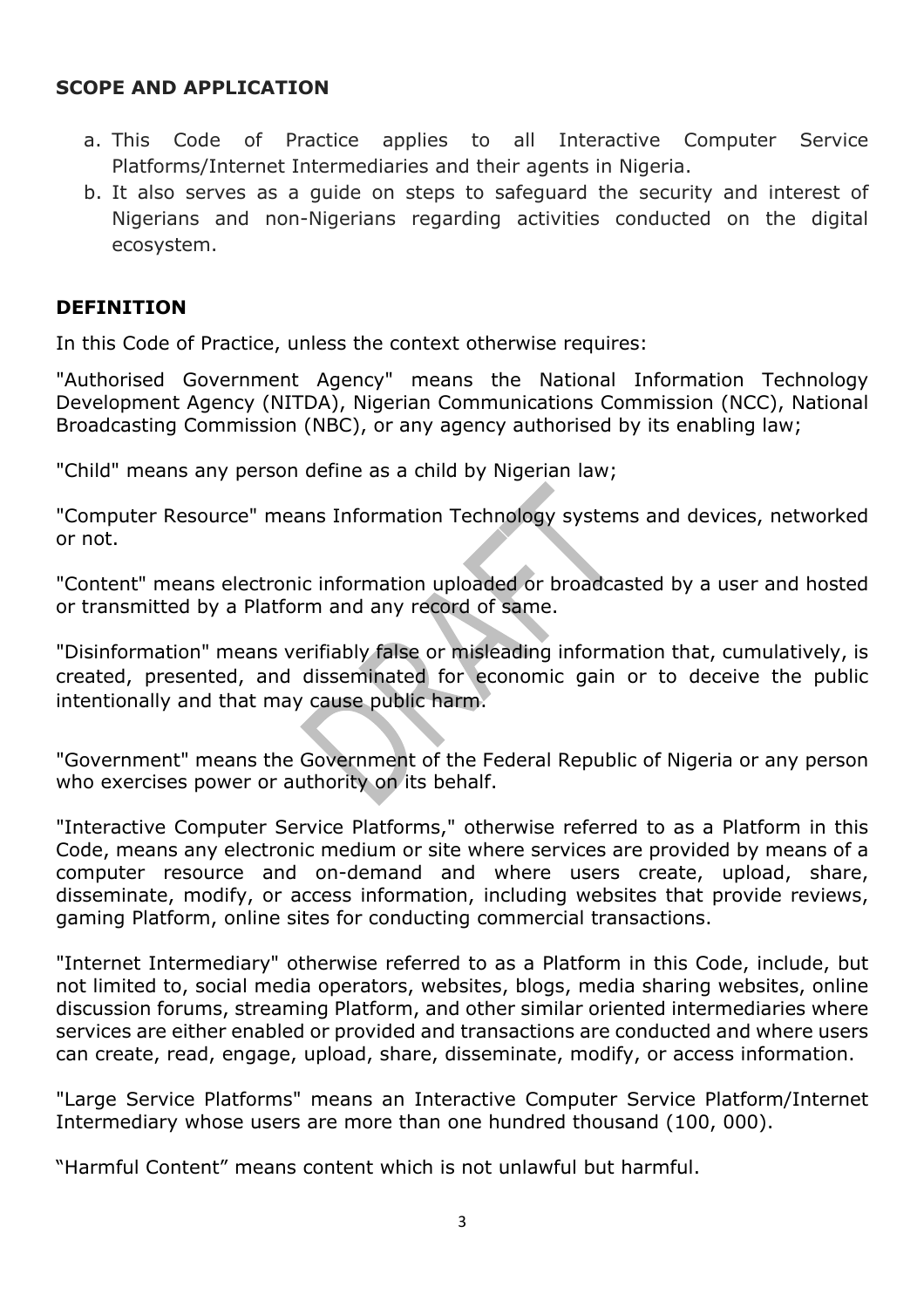"Misinformation" means the unintentional dissemination of false information.

"On-Demand" means any electronic service provided by means of a computer resource at the individual request of a user, subscriber, reader, or viewer.

"Online Harm" means an action or inaction with reasonably foreseeable risk of having adverse physical or psychological impact on individuals".

"Person" means a natural person or legal person.

"Prohibited materials" means content or information objectionable on the grounds of public interest, morality, order, security, peace, or is otherwise prohibited by applicable Nigerian laws".

"Recipient" means a natural or legal person who receives data.

"Responsibilities of Interactive Computer Service Platforms" means obligations prescribed in this Code which Platform are required to practice and uphold in making the digital ecosystem safer.

"Rules" means a Platform's community rules, community guidelines, privacy policies, terms of service, or any related condition for access and usage of its services.

"Unlawful Content" means any content that violates an existing law in Nigeria.

"User" means any person who is registered or unregistered with a Platform and uses, accesses, publishes, shares, transacts, views, displays, engages, downloads, or uploads any information on the Platform's Platform.

"User Account" means a user's registered account with a Platform.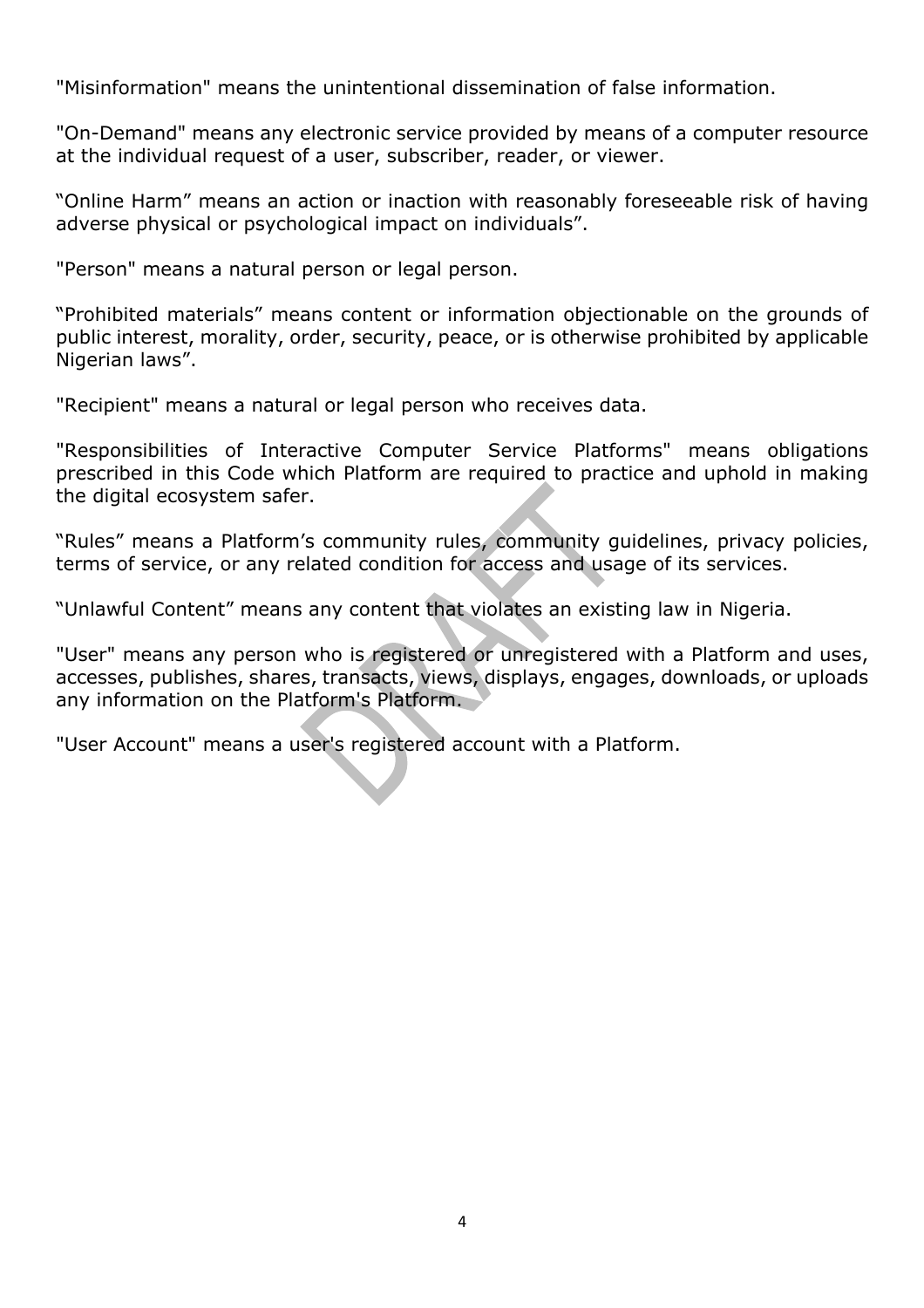## **Part I**

### **RESPONSIBILITIES OF INTERACTIVE COMPUTER SERVICE PLATFORMS/INTERNET INTERMEDIARIES**

All Interactive Computer Service Platforms/Internet Intermediaries (Platform) shall:

- 1. Abide by Nigerian laws and not deploy or modify their Platform in any way that will undermine or interfere with the application and/or enforcement of the law.
- 2. Act expeditiously upon receiving a Court order directing a Platform to provide any information under its domain or any assistance to any authorised government agency for the purpose of carrying out an investigation, combating cybercrimes, or prosecuting an offence.
- 3. Act expeditiously upon receiving a notice from a user, or an authorised government agency of the presence of an unlawful content on its Platform. A Platform must acknowledge the receipt of the complaint and take down the content within 24 hours.
- 4. Act expeditiously to remove, disable, or block access to non-consensual content that exposes a person's private areas, full or partial nudity, sexual act, deepfake, or revenge porn, where such content is targeted to harass, disrepute, or intimidate an individual. A Platform must acknowledge the receipt of the complaint and take down the content within 24 hours.
- 5. Disclose the identity of the creator of information on its Platform when directed to do so by a Court order. Provided that an order of this nature shall apply for the purpose of preventing, detecting, investigating, or prosecuting an offence concerning the sovereignty and integrity of Nigeria, public order, security, diplomatic relationships, felony, incitement of an offence relating to any of the above or in relation to rape, child abuse, or sexually explicit material. Where the first creator of the message in question is located outside Nigeria, the first creator of that information in Nigeria shall be deemed to be the first creator.
- 6. Exercise due diligence to ensure that no unlawful content is uploaded to their Platform. Where a Platform receives a notice from a user or any authorised government agency that an unlawful content has been uploaded, such Platform is required to take it down and ensure it stays down. No liability shall be incurred by a Platform where such Platform has taken all reasonable steps to ensure that an unlawful content is taken or stays down.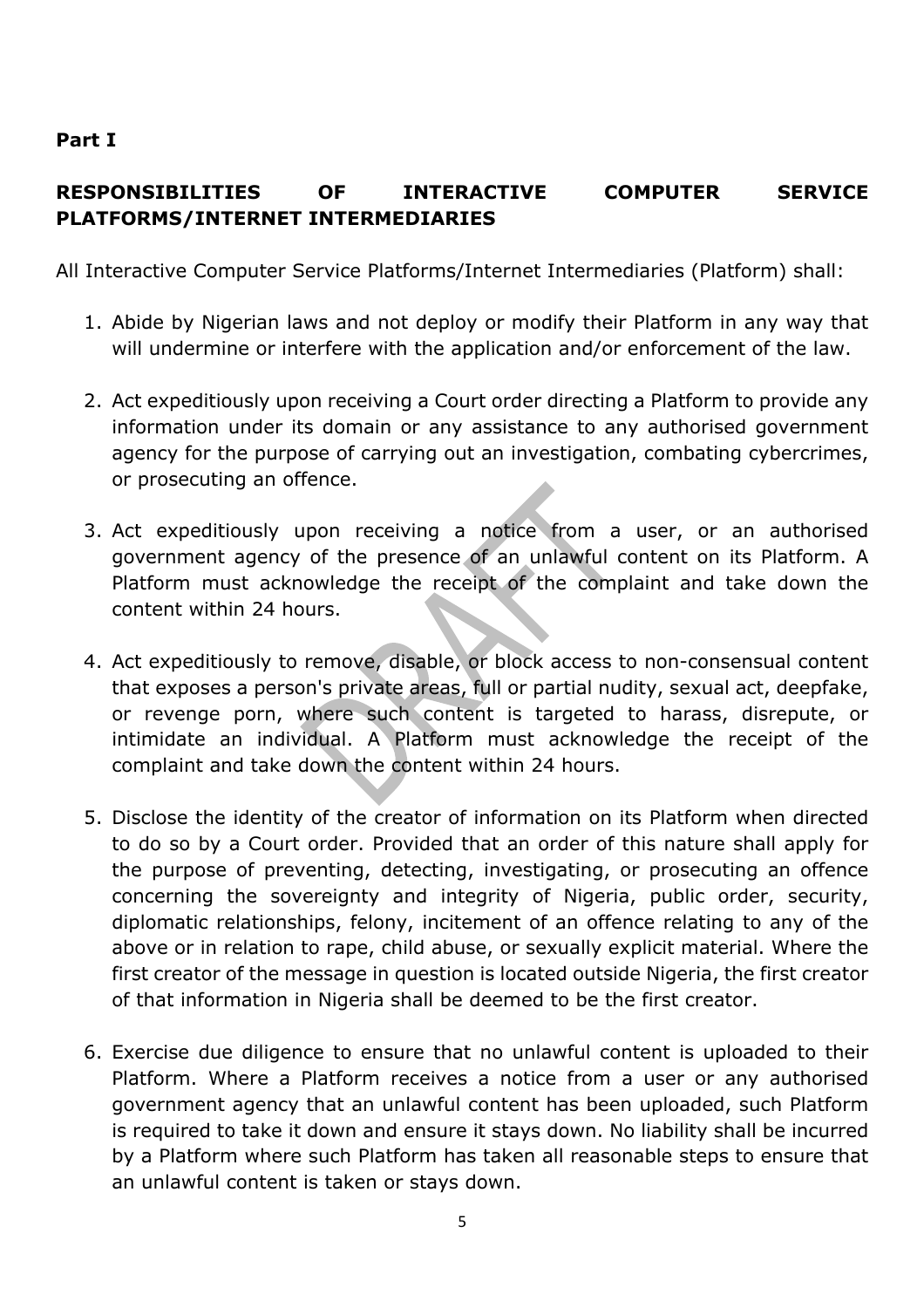- 7. Provide a dedicated channel that is available all the time where an authorised government agency can lodge or forward a request or complaint against contents that are unlawful or harmful.
- 8. Provide a mechanism or channel that is available all the time where a user can lodge complaints against contents that are unlawful or harmful.
- 9. Provide a complainant with a unique code or ticket number for tracking the progress of a complaint.
- 10. Inform the user or authorised government agency in writing, the findings and resolutions of the complaint and furnish the respective parties with the evidence used in the determination.
- 11. Make provision for verifying official government accounts and authorised government agencies subject to approval by NITDA. The account shall only be used for official purposes and NITDA reserves the right to withdraw approval by notifying the Platform in writing, stating the grounds for such action.

## **Part II**

## **ADDITIONAL RESPONSIBILITIES**

All Platforms shall:

- 1. Publish on their website, application, or both, the rules for access or usage of its Platform by any person or entity opting to use its services. These rules should be easily accessible and summarised in simple language.
- 2. Inform users through the terms of service not to create, publish, promote, modify, transmit, store or share any content or information that:
	- a) is harmful to a child;
	- b) could cause any physical or psychological harm to another user directly or indirectly;
	- c) is defamatory, libellous, pornographic, revenge porn, bullying, harassing, obscene, encouraging money laundering, exploiting a child, fraud, violence, or inconsistent with Nigeria's laws and public order;
	- d) infringes the subsisting intellectual property rights of another individual;
	- e) the user is not the lawful owner and to which no authorisation was secured from the lawful owner;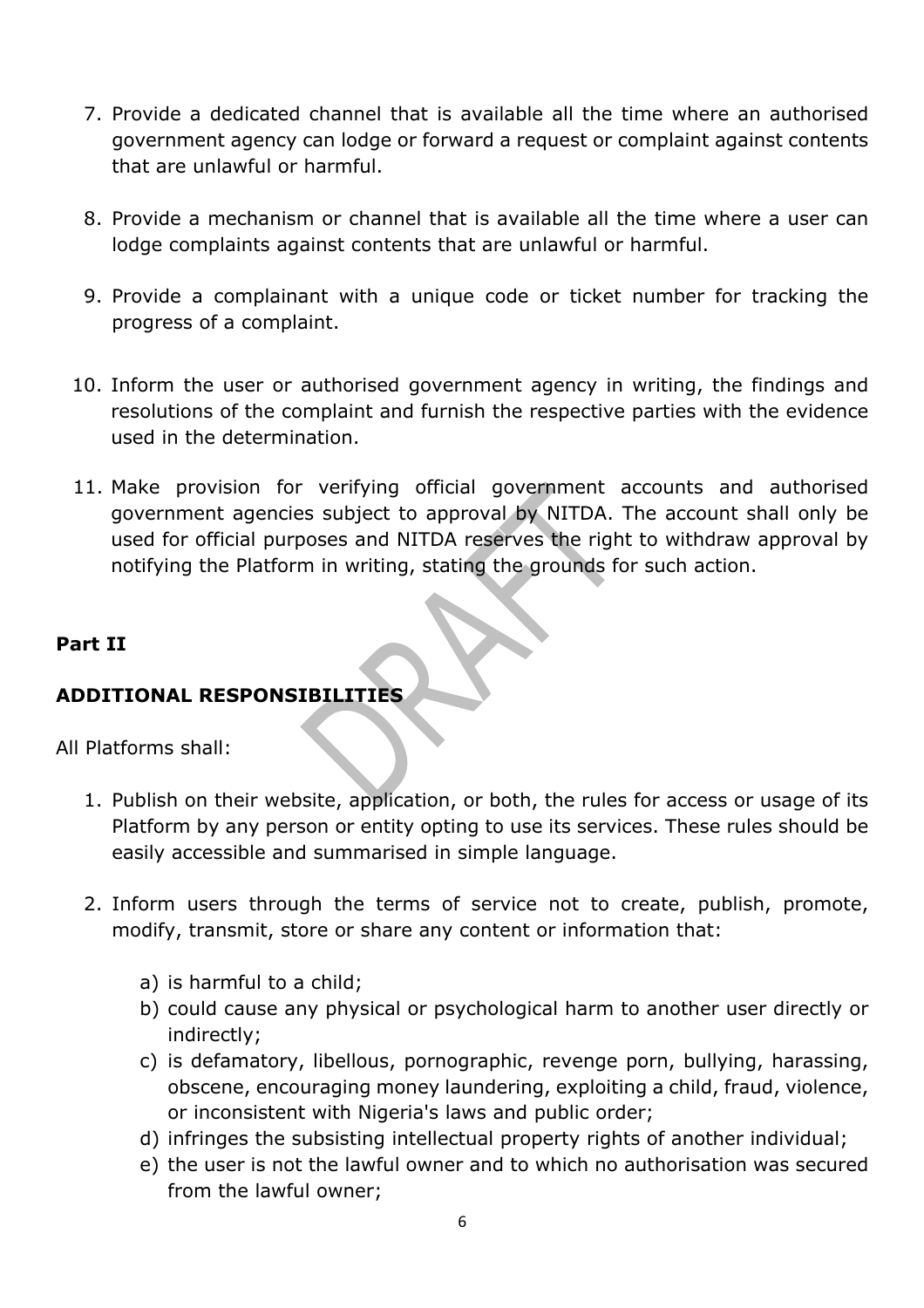- f) is false or misleading;
- g) compromises the security or undermines the unity, integrity or sovereignty of Nigeria or promotes act of terrorism; and
- h) instigates public disorder or interfere with an ongoing investigation.
- 3. Carry out risk assessment to determine whether a content is harmful, upon receiving a notice. A Platform shall take steps to mitigate and manage the impact of such content and ensure that the community rules or guidelines specify how children and adults will be protected from harmful content which they may encounter. In assessing such content, a Platform shall consider:
	- a) The nature of the content, and if there is a material risk of it having a direct or indirect physical or psychological impact on a child or an adult.
	- b) That there is a material risk of the content's dissemination having a physical or psychological impact on a child or an adult. Consideration should be giving to:
		- i. The level of risk or harm posed by the content;
		- ii. The potential reach and interaction with the content
	- c) The socio-cultural peculiarities of Nigeria.
- 4. Preserve a disabled or removed content, and any related record as required by law.
- 5. Display a label to a disabled or removed content, stating grounds for such action.
- 6. Preserve any information concerning a person that is no longer a user of a Platform due to withdrawal or termination of registration, or for any other reason, as required by law.
- 7. Regularly inform users that access and usage to the Platform is subject to compliance with rules and regulation. Where a user fails to comply, the Platform reserves the right to terminate the user's access to the Platform.
- 8. Inform users whenever there is a change or update to their rules.
- 9. File an annual compliance report with NITDA that indicates the:
	- a) Number of registered users on its Platform in Nigeria;
	- b) Number of active registered users on its Platform in Nigeria;
	- c) Number of closed and deactivated accounts in Nigeria;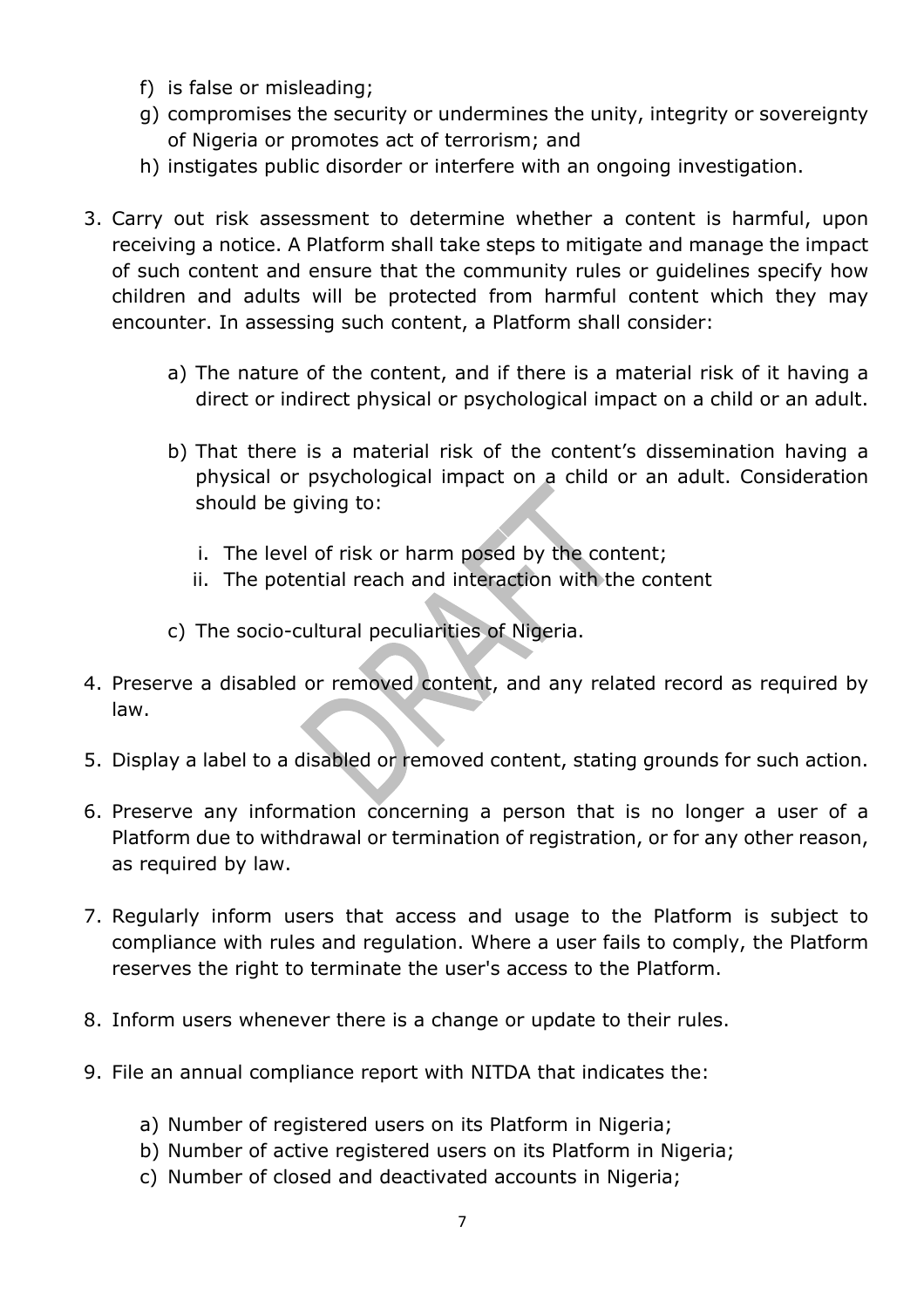- d) Number of removed content with and without notice or Court order;
- e) Number of contents put back with or without notice;
- f) Number of contents removed and reuploaded;
- g) Information on how children and adults are protected from harmful content which they may encounter;
- h) Information on the number of complaints registered with a Platform;
- i) Number of resolved and unresolved complaints;
- j) Independent awareness report on disinformation and misinformation;
- k) Number of contents taken down due to disinformation and misinformation;
- l) Any other relevant information.

#### **Part III**

#### **LARGE SERVICE PLATFORMS**

All Platforms whose users are more than one hundred thousand (Large Service Platform) shall, in addition to the responsibilities stated above:

- 1. Be incorporated in Nigeria.
- 2. Have a physical contact address in Nigeria, details of which shall be available on their website or Platform.
- 3. Appoint a Liaison Officer who shall serve as a communication channel between the government and the Platform.
- 4. Provide the necessary human supervision to review and improve the use of automated tools to strengthen accuracy and fairness, checkmate bias and discrimination to ensure freedom of expression and privacy of users.
- 5. On demand, furnish a user, or authorised government agency with information on:
	- a) reason behind popular online content demand and the factor or figure behind the influence.
	- b) why users get specific information on their timelines.
- 6. Provide users or authorised government agency, upon request, with report of due process on their activities, and/or open investigation to ensure individuals are not targeted. NITDA may require a Platform whose users are less than one hundred thousand (100, 000) to comply with the obligations of a Large Service Platform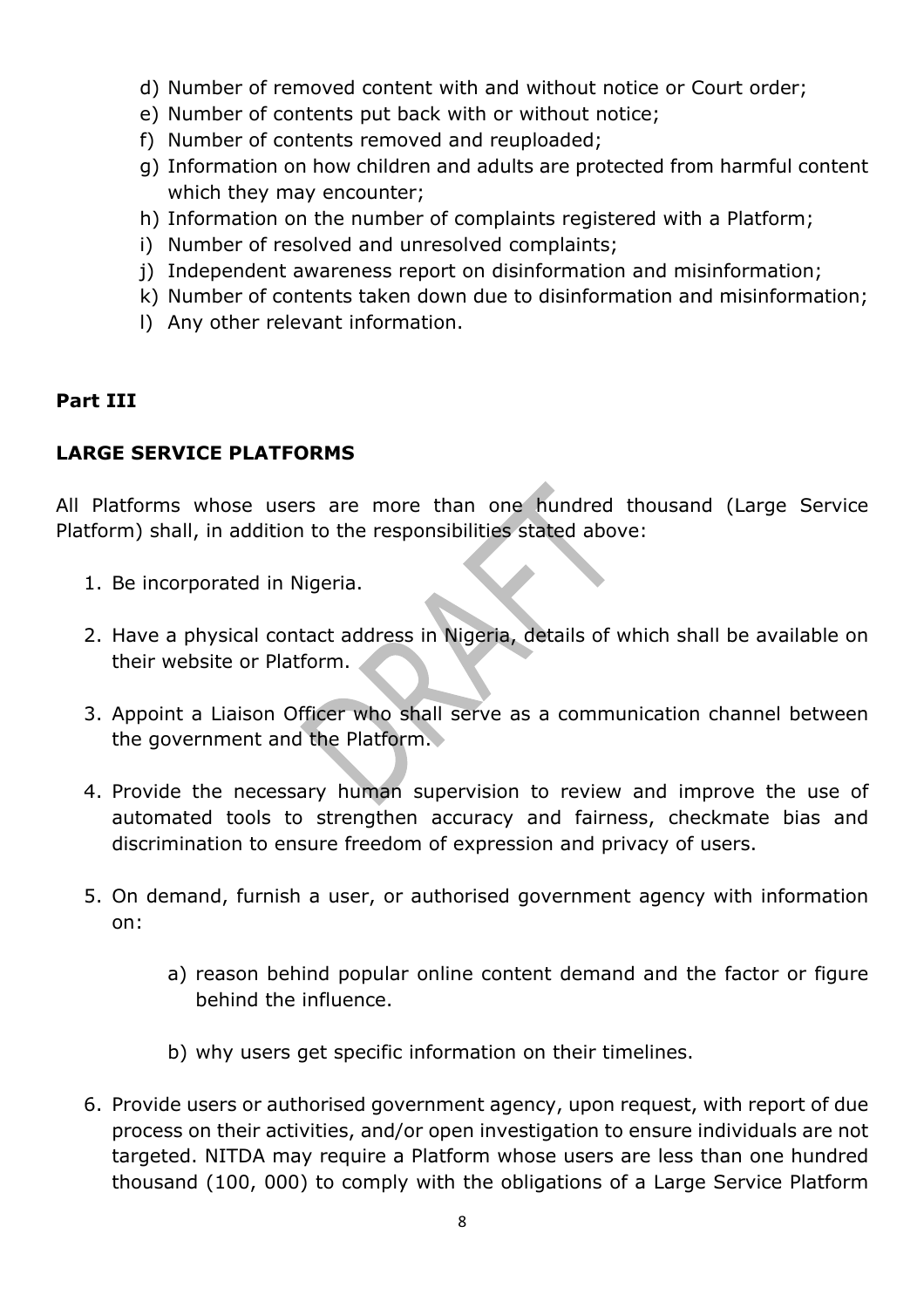where it appears necessary to preserve the sovereignty, security, public order, foreign diplomatic relations, and integrity of Nigeria.

# **Part IV**

# **PROHIBITION**

A Platform shall not continue to keep prohibited materials or make them available for access when they are informed of such materials. Prohibited material is that which is objectionable on the grounds of public interest, morality, order, security, peace, or is otherwise prohibited by applicable Nigerian laws.

In considering what prohibited material is, consideration should be given to the laws of Nigeria, including but not limited to the following:

- 1. Nigerian Communications Act;
- 2. National Broadcasting Commission Act;
- 3. Nigeria Broadcasting Code;
- 4. Cybercrimes (Prohibition, Prevention, etc.) 2015;
- 5. Advance Fee Fraud and other Fraud Related Offences Act 2006;
- 6. Nigeria Data Protection Regulation 2019;
- 7. Advertising Practitioners Act 2004;
- 8. Sales Promotions of Nigerian Code of Advertising Practice Sales Promotion and other Right/Restrictions on practice Act 2004.
- 9. Terrorism Prevention Amendment Act 2022
- 10. NCC Consumer Code of Practice Regulations 2017
- 11. Federal Competition and Consumer Protection Act (FCCPA) 2018.

In all instances when a Platform has been informed of the existence of prohibited material, the Platform is under obligation to remove the content within 24 hours.

## **Part V**

## **MEASURES ON DISINFORMATION AND MISINFORMATION**

Disinformation and misinformation are multidimensional growing problems that do not have a single root cause or solution. The National Information Technology Development Agency (NITDA), Nigerian Communications Commission (NCC) and the National Broadcasting Commission (NBC) are conscious of the fact that optimal responses to disinformation and misinformation need to be multivariate, requiring Platforms to work collectively with stakeholders to combat disinformation and misinformation.

All Platforms shall: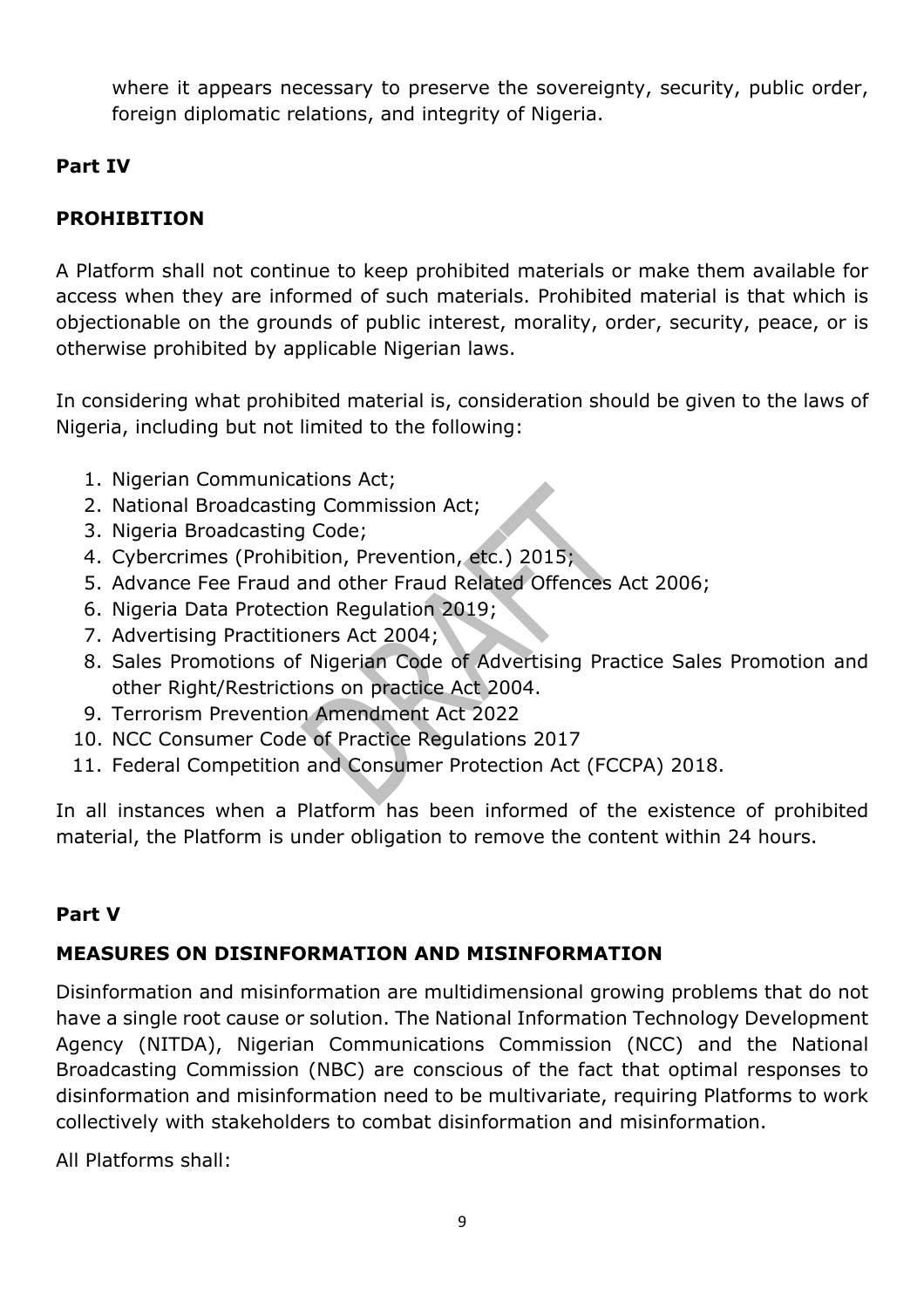- 1. Acquaint themselves with indigenous and contextual manifestations causing disinformation and/or misinformation and factors motivating its spread in Nigeria.
- 2. Collaborate and invest in continuous and consistent research with indigenous academics, media organisations, journalists, civil society organisations, government agencies, and other stakeholders on the causes and implications of disinformation and misinformation in Nigeria and provide effective responses.
- 3. Provide independent researchers, media organisations, journalists, civil society organisations, government agencies, access to the necessary data to facilitate research in combatting disinformation and misinformation.
- 4. Independently organise and conduct media literacy program that educates users on critical thinking and informed decisions when they encounter false information online.
- 5. Collectively collaborate with indigenous media organizations, journalists, civil society organisations, authorised government agencies, and other stakeholders to organise and conduct a media literacy program educating users on critical thinking and informed decisions when they encounter false information online. Authorised government agencies and indigenous civil society organisations shall participate and facilitate in the actualisation of these programs, ensure media coverage to the society, and in case of a collective program, oversee and keep a register and report of the program.
- 6. Engage the services of certified factcheckers to identify information targeted to disinform or misinform users in Nigeria. Where information appears to disinform or misinform users, adequate measure should be taken to restrict access to such information and where necessary, correct or factual version of events from credible sources and alternative perspectives should be provided.
- 7. Where a false information is likely to cause violence, public disorder, or exploitation of a child, the Platform shall caution the publisher and remove the content as soon as reasonably practicable.
	- a) A user shall not be liable, without intent, for merely redistributing through intermediaries, the content of which they are not the author and which they have not modified.
- 8. Provide users with easily accessible tools to report disinformation and/or misinformation and improve access to different authentic sources with alternative perspectives.